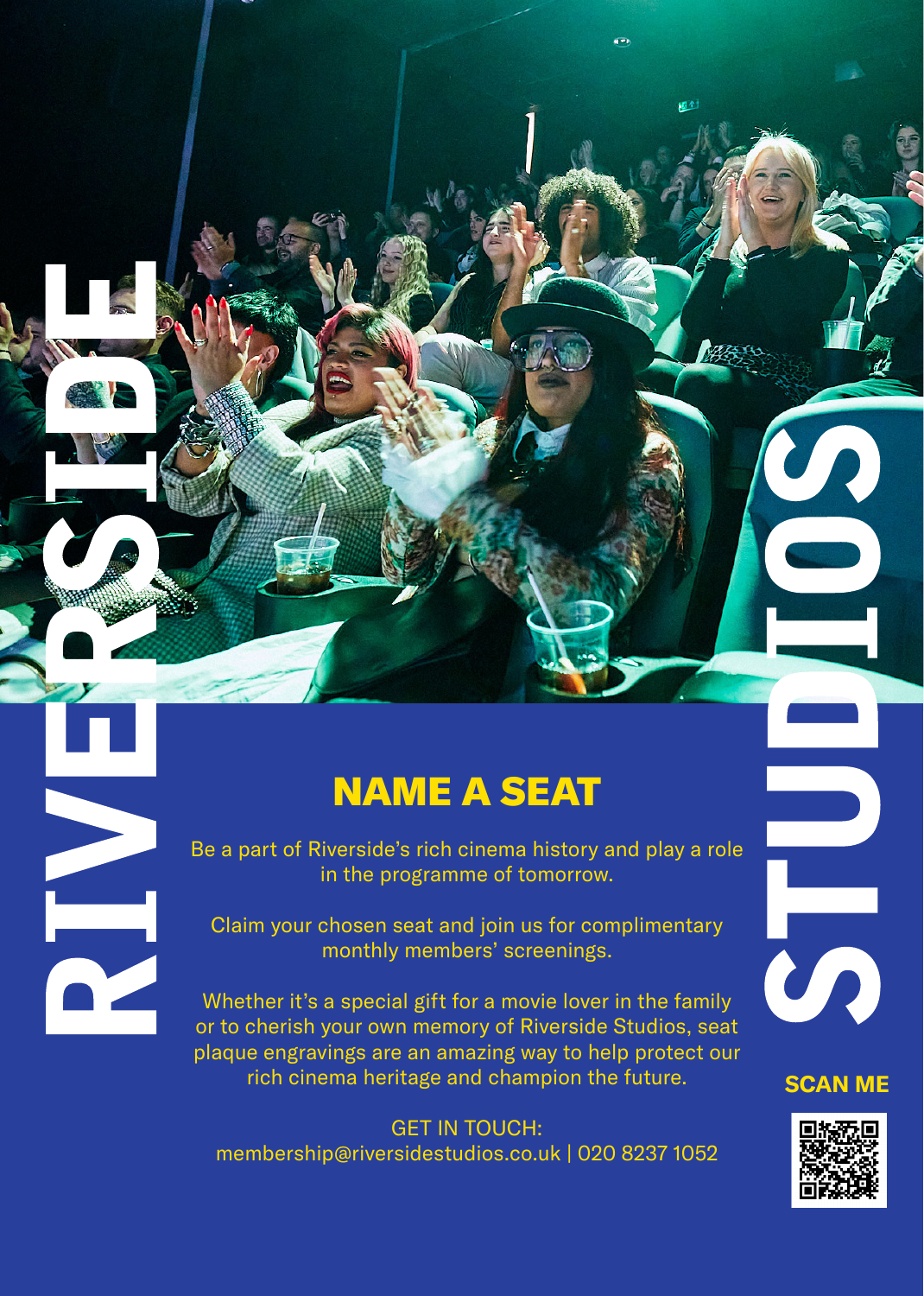# THE BENEFITS OF NAMING A SEAT

• The name you choose will be engraved on a plaque on the back of your chosen seat (subject to availability, for a minimum of 10 years).

• You and a guest will be invited to monthly membership screenings (valid for one year).

• You will be able to reserve your named seat when you book cinema tickets (subject to availability).

• Your name on the Thank You Screens and on the Website.

# HOW MUCH DOES IT COST?

It's a £1,000 donation to name your seat in Screen 1 and a £500 donation in Screen 2.

# HOW DO I NAME A SEAT AT RIVERSIDE?

Fill out the form and send it to our Development Manager: membership@riversidestudios.co.uk to choose your cinema seat.

"*We wanted to give our two daughters a very personal gift that they could use for years to come and at the same time allow them to support the arts in our community of Hammersmith and Fulham*." - Alan and Nicole Simonian, Screen 1

"*I learned to love arthouse cinema at university, and Riverside continues to fuel that passion right on my doorstep in Hammersmith, for the whole community. That's why I wanted my name on my favourite seat. I feel I'm part of it, and it's part of me.*" – Dan Large, Screen 1

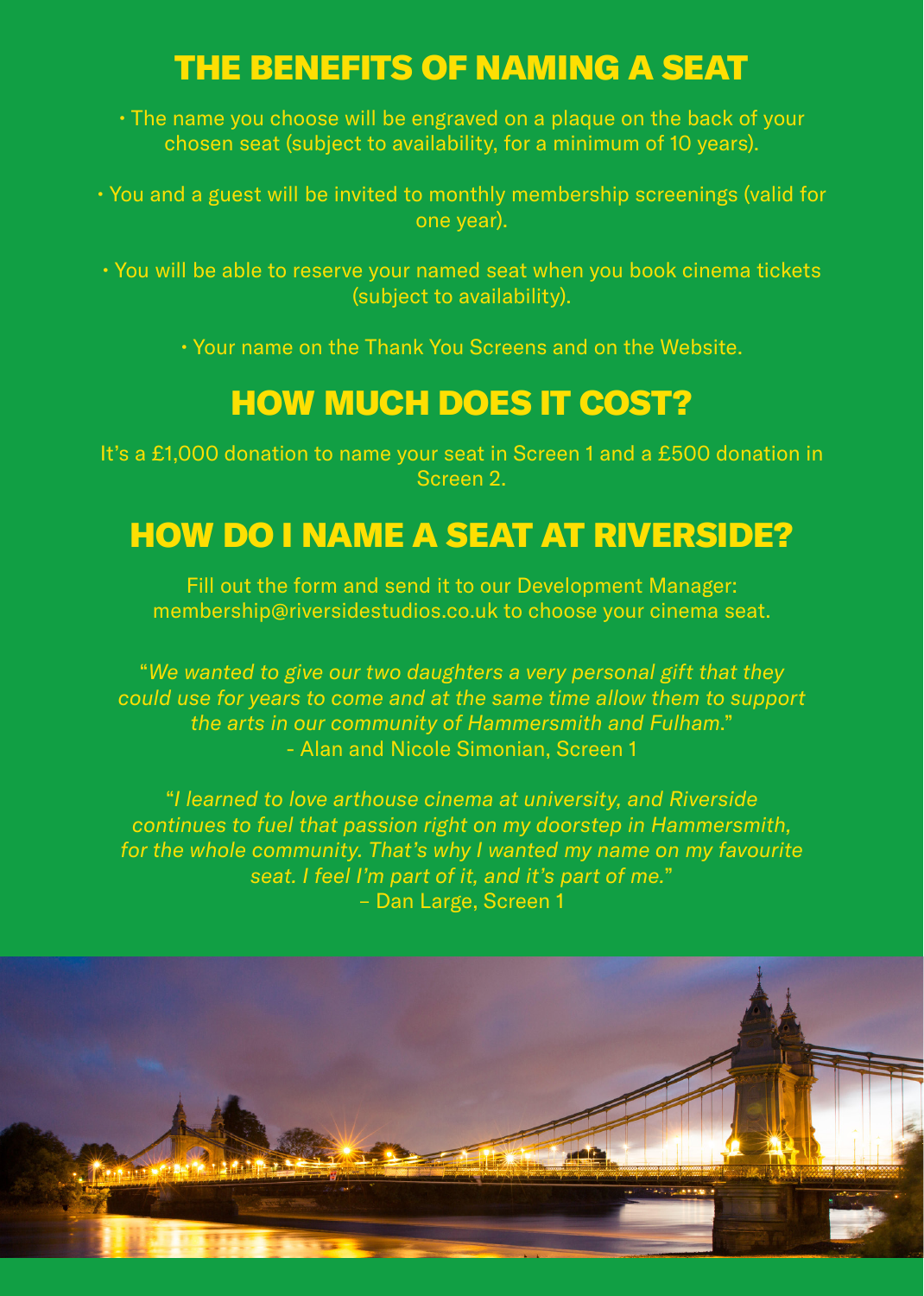### **CONTACT DETAILS**

**Please complete and return this form to:**

Development and Community Manager (Riverside Studios) 101 Queen Caroline Street, London W6 9BN membership@riversidestudios.co.uk 020 8237 1052

| Title             |  |
|-------------------|--|
| <b>First Name</b> |  |
| Surname           |  |
| Address           |  |
| Postcode          |  |
| Mobile            |  |
| Email             |  |
| Date of Birth     |  |
|                   |  |

### **Declaration**

I wish to make a donation to Riverside Trust which will be acknowledged by naming a seat on the following basis (please mark as appropriate):

| <b>SCREEN1</b>                            | <b>SCREENING ROOM</b>                     |
|-------------------------------------------|-------------------------------------------|
| Once-off donation of £1,000               | $\Box$ Once-off donation of £500          |
| $\Box$ 12x monthly installments of £83.33 | $\Box$ 12x monthly installments of £41.67 |

### **Your recognition**

Please print clearly how you would like your name to appear on the plaque (max 40 characters)